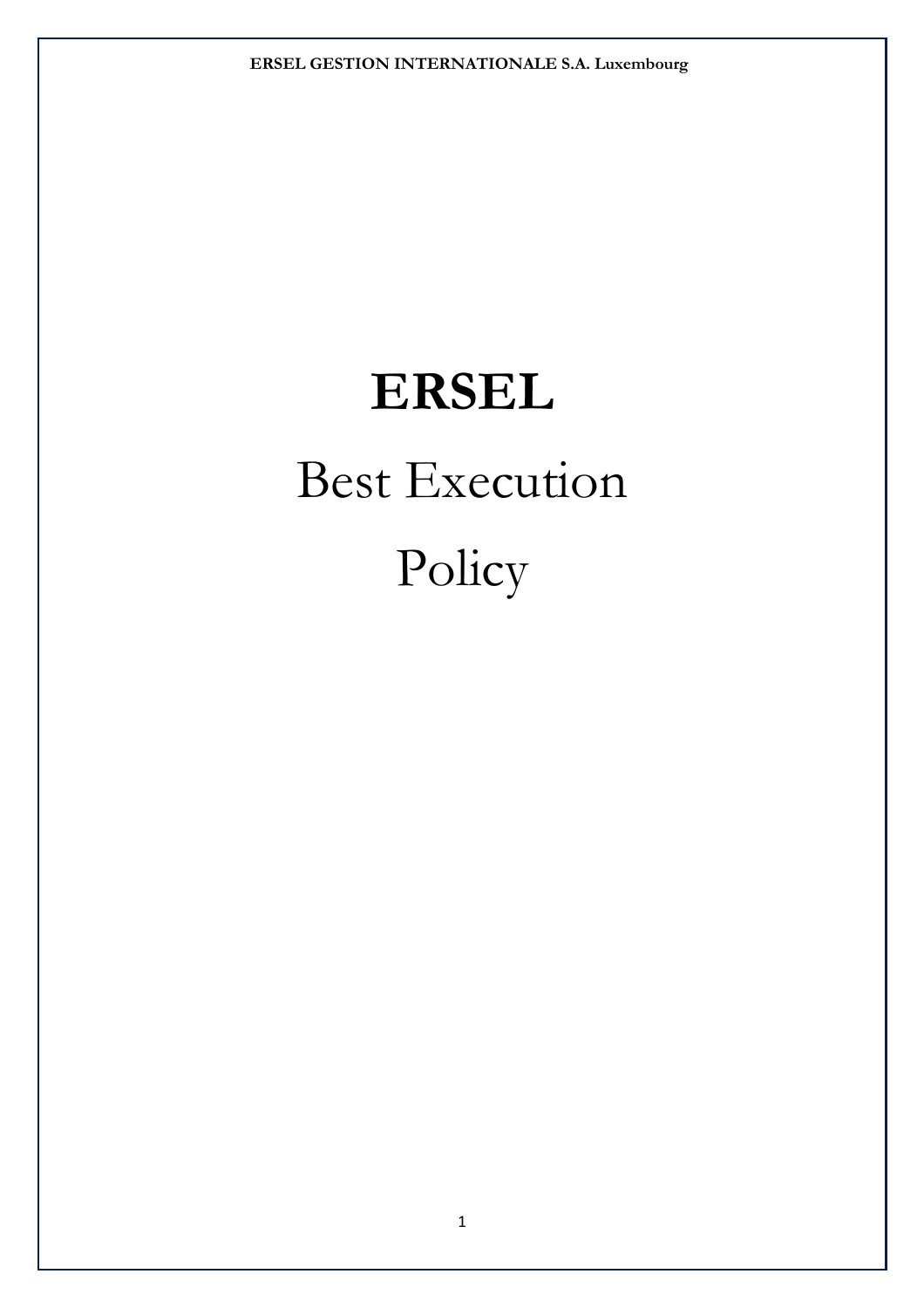# **Table of content**

*No portion of this policy may be copied, reproduced or shown to any individual who is not an employee or ERSEL or ERSEL Group, a representative of a relevant legal or regulatory authority or a relevant professional advisor.*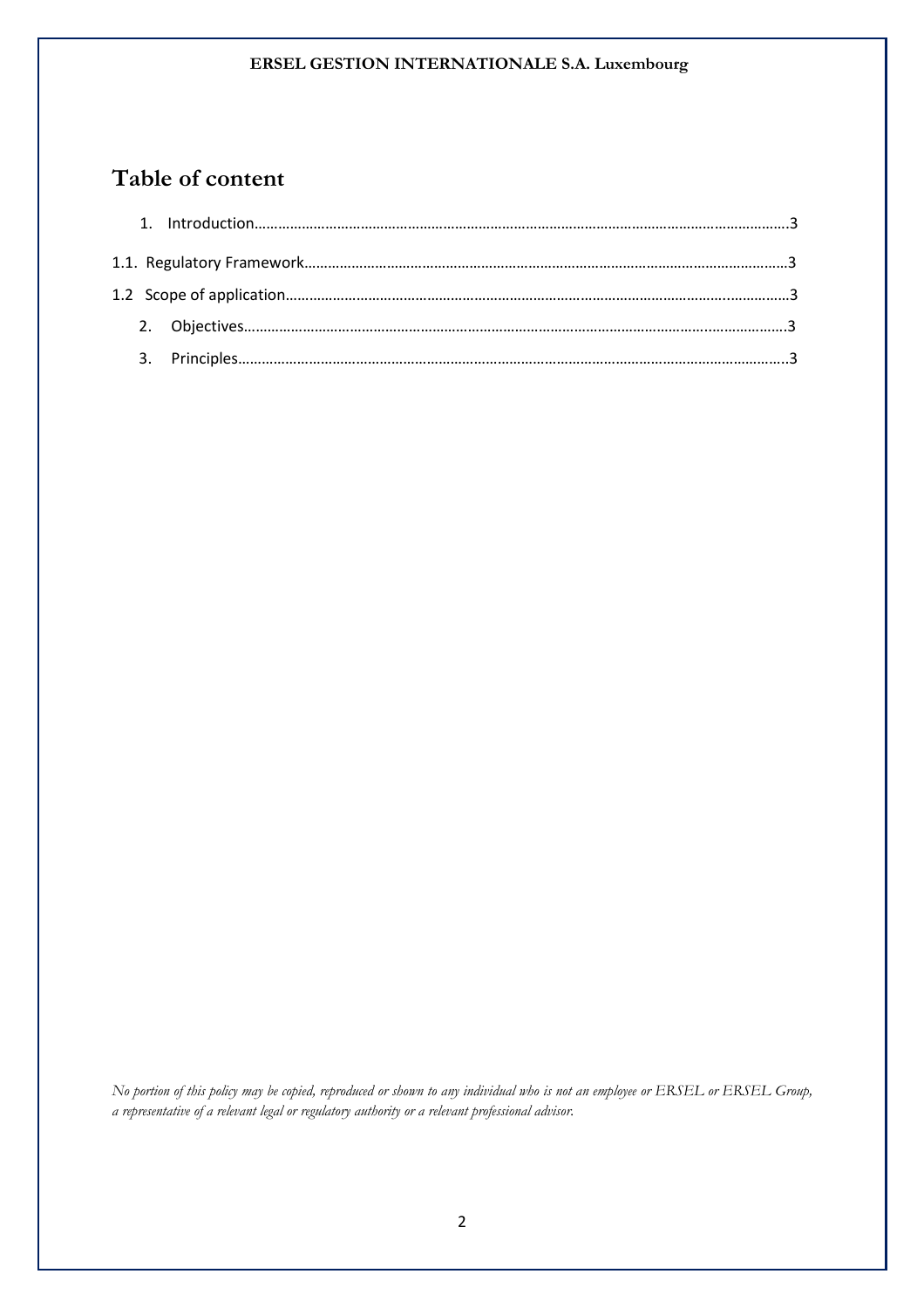#### **1. Introduction**

## **1.1. Regulatory Framework**

The following legal and contractual obligation is applicable to this procedure:

• The articles 28, 29, 30 and 31 of the Grand-Ducal regulation 10-4 of the  $22<sup>nd</sup>$  December 2010;

## **1.2. Scope of application**

The present policy applies to Ersel Gestion Internationale SA (hereafter ERSEL) head office and London branch in the extent that they do not contradict local laws and regulations and that they are applicable, given the nature of the tasks performed in each location.

## **2. Objectives**

ERSEL has to act in accordance with the best interests of the funds it manages when it executes decisions in respect to the funds' portfolio management.

The objective of this Policy is to establish and describe the process for ERSEL to select the brokers that are most likely to deliver the best possible result in the execution of transactions for ERSEL's funds. This Policy will be available to ERSEL's funds investors to provide transparency on ERSEL's best execution policy due to the funds and as required by applicable law.

This Policy also describes the clients orders process to be executed fairly and in due time (order handling, aggregation of orders).

# **3. Principles**

In general, in order to meet "best execution" obligations, management companies must ensure that the execution of transactions is such that the total costs or proceeds regarding each transaction are the most favourable under the prevailing circumstances. Since the concept of best execution is not limited to solely obtaining the best price and lowest transaction costs, one must consider the full range of a broker's services, including among others, price, the value of research provided, execution capabilities, speed and likelihood of execution, quality of execution, speed and likelihood of settlement, financial responsibility, administrative resources, size and nature of the order and responsiveness to enhance the overall value of a fund portfolio for both short term and long term.

ERSEL's best execution policy applies to decisions that ERSEL carries out for the funds it manages. The best execution policy applies to buy/sell transactions on the following instruments: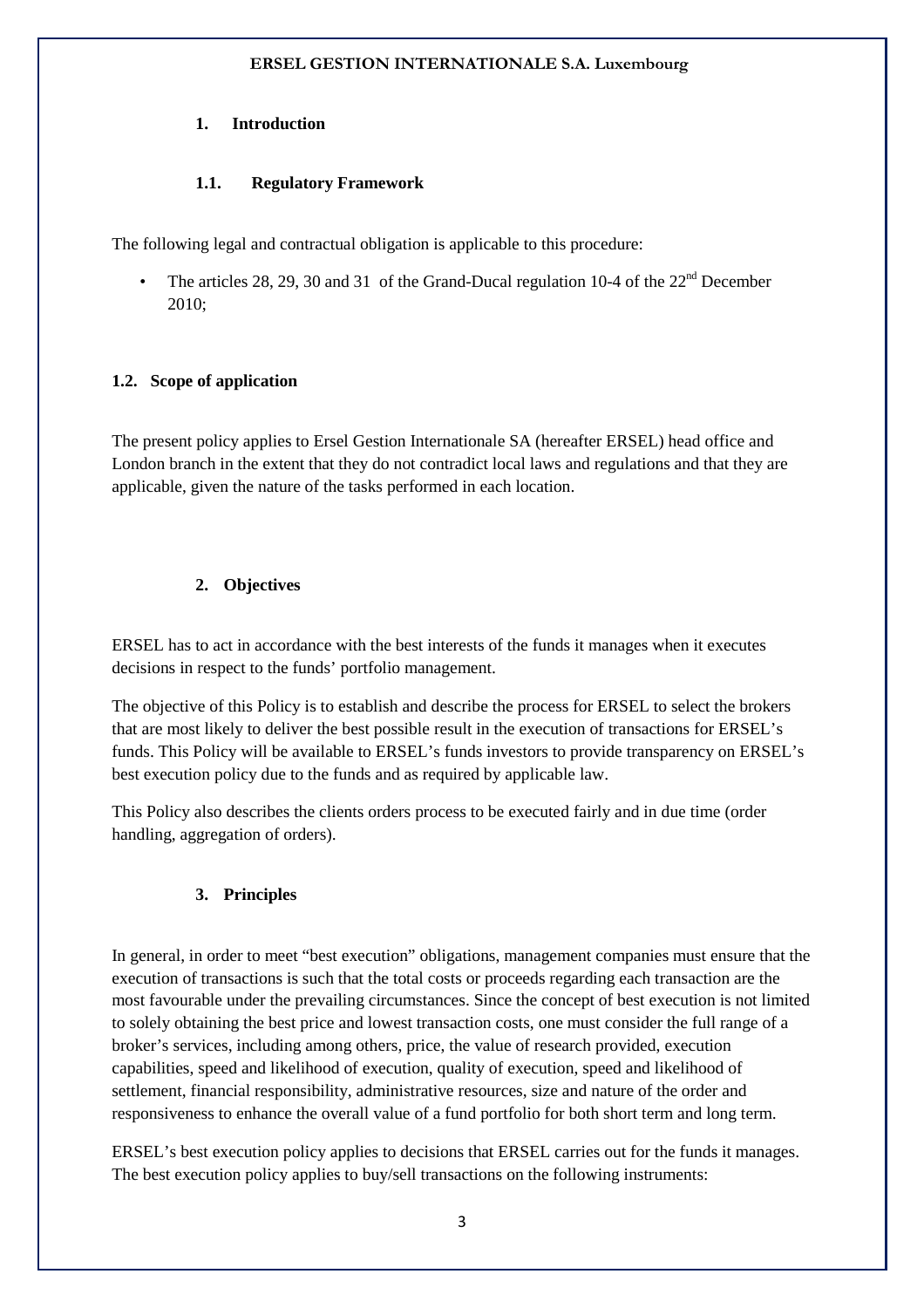- securities
- money market instruments
- structured financial instruments
- fund units
- derivatives traded on a stock exchange
- forward rate agreements and all other OTC derivatives in respect of permitted
- investments
- alternative assets if these are included as permitted assets

A best possible result for the funds is not just determined by the relevant price of a financial instrument but through a combination of a number of factors.

The factors that are of particular relevance depend on the type of transaction. The following particular factors play a role in the best execution of a trading transaction:

- the price of the asset to be acquired
- the costs of executing the order
- the speed of execution
- the probability of execution or settlement
- the scope and type of order
- and other aspects relevant to the execution of the order.

The relative importance of these factors is determined by the following criteria:

- the objectives, investment policy and risks specific to the fund, as indicated in the prospectus or as the case may be in the fund rules or articles of association of the fund,
- the characteristics of the order,
- the characteristics of the financial instruments that are the subject of that order (class and type),
- the characteristics of the execution venues to which that order can be directed.

ERSEL will also take into considerations the following factors:

- general prices available and transparency,
- the relative volatility in the market.
- the cost or commissions of execution.
- the instrument's current liquidity or order book depth,
- the size and market impact of the transaction,
- the quality and capability of the security's execution,
- the financial status, responsibility, solvency and creditworthiness of the counterparty, venue or CCP,
- the responsiveness of the broker or venue,
- quality and cost of clearing and settlement facilities,
- any other consideration that may be relevant to the execution of a particular order.

The most up-to-date version of this Policy shall be available free of charge on demand. Any material changes to the Policy from time to time shall be communicated to ERSEL's clients.